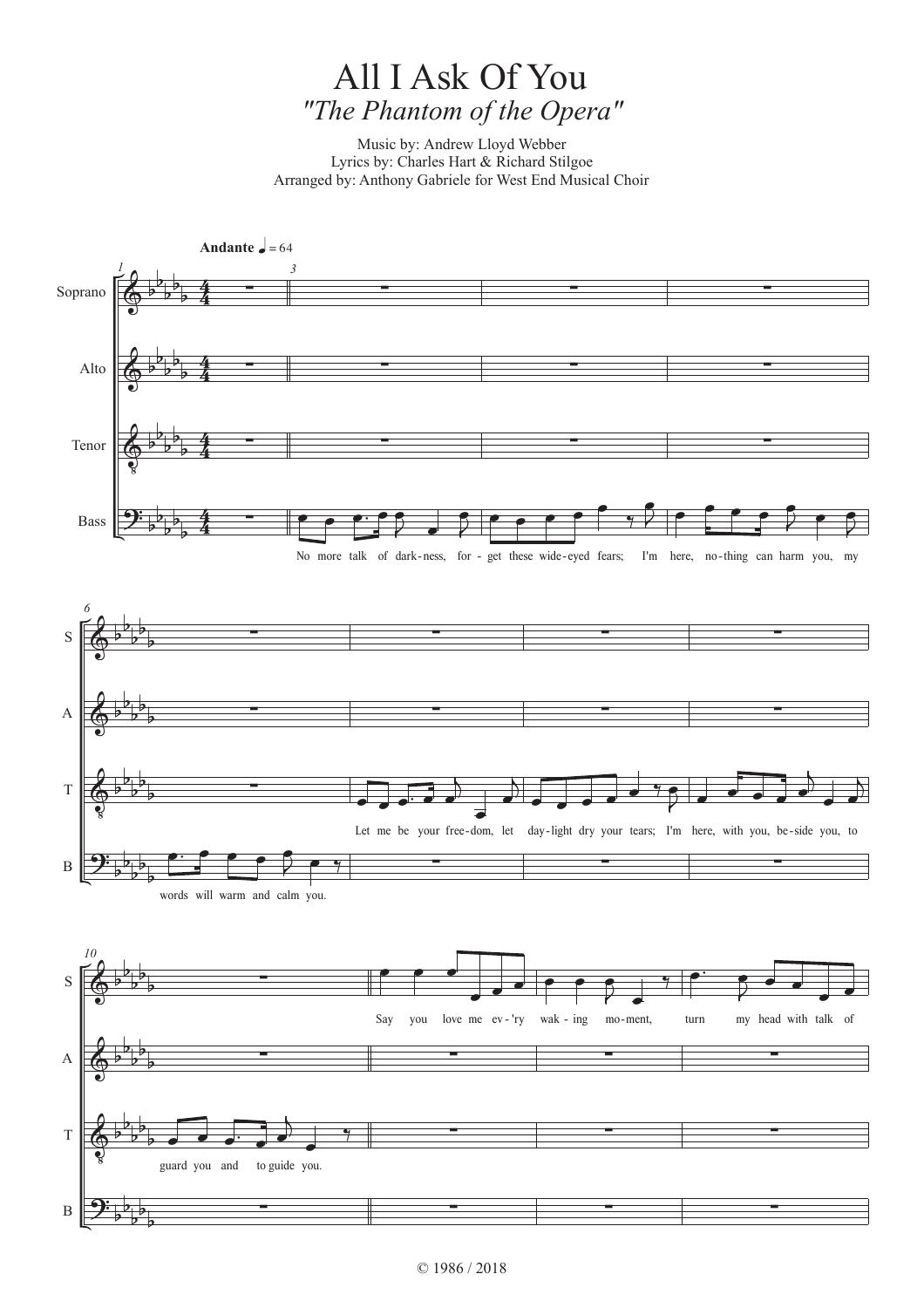## All I Ask Of You [WEMC] Page 2 of 5





safe, no-one will find you, your fears are far be-hind you.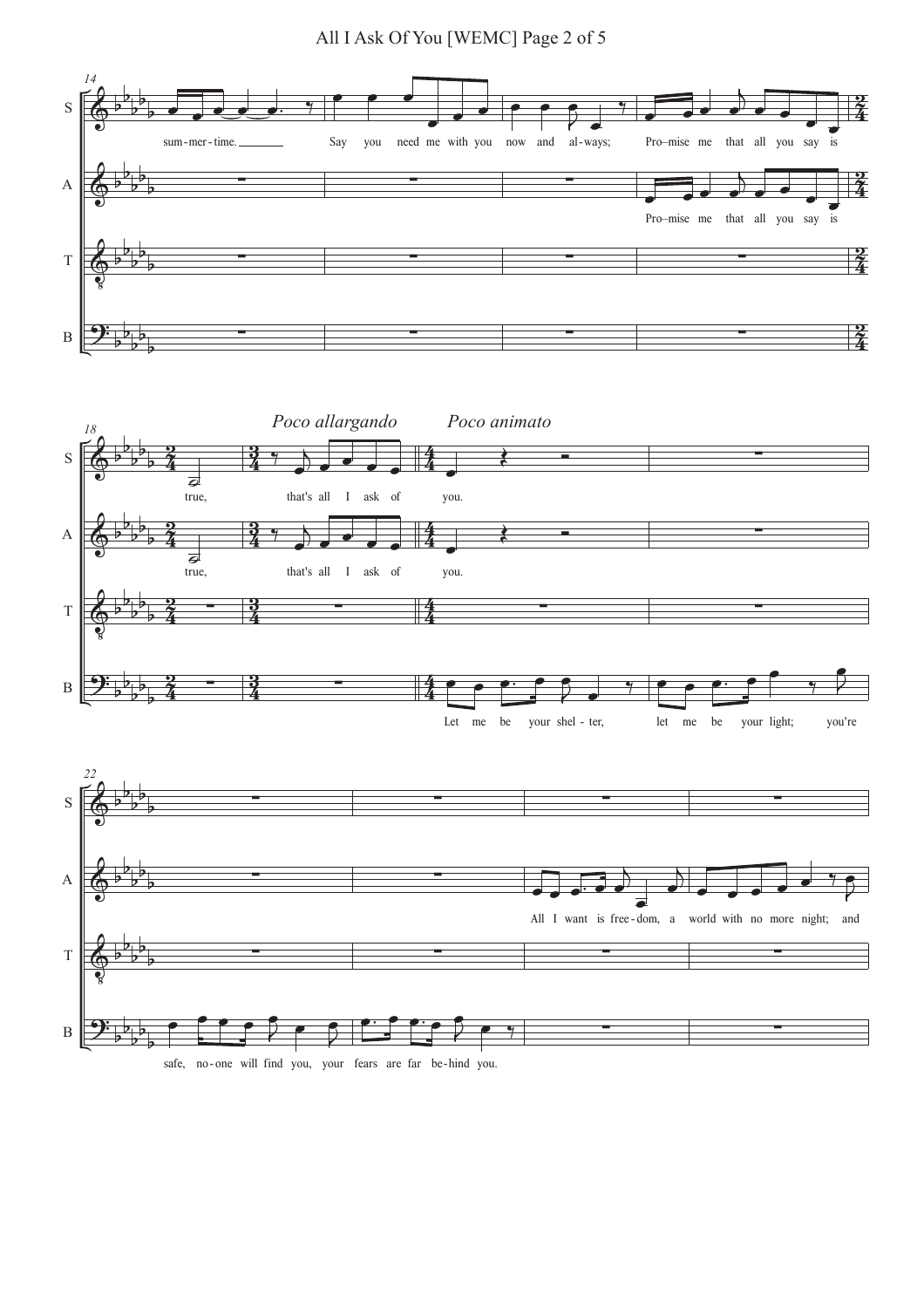

All I Ask Of You [WEMC] Page 3 of 5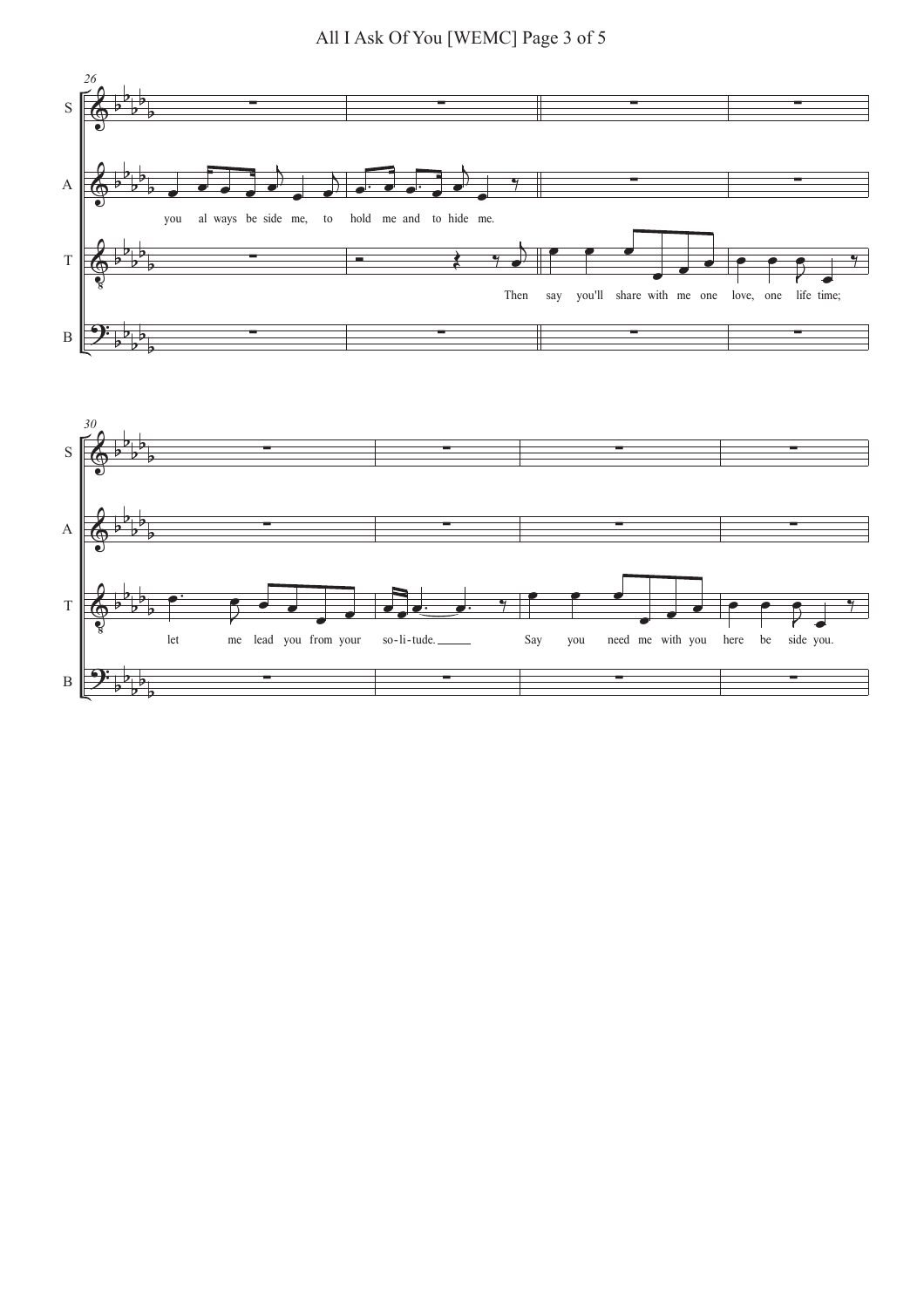## All I Ask Of You [WEMC] Page 4 of 5